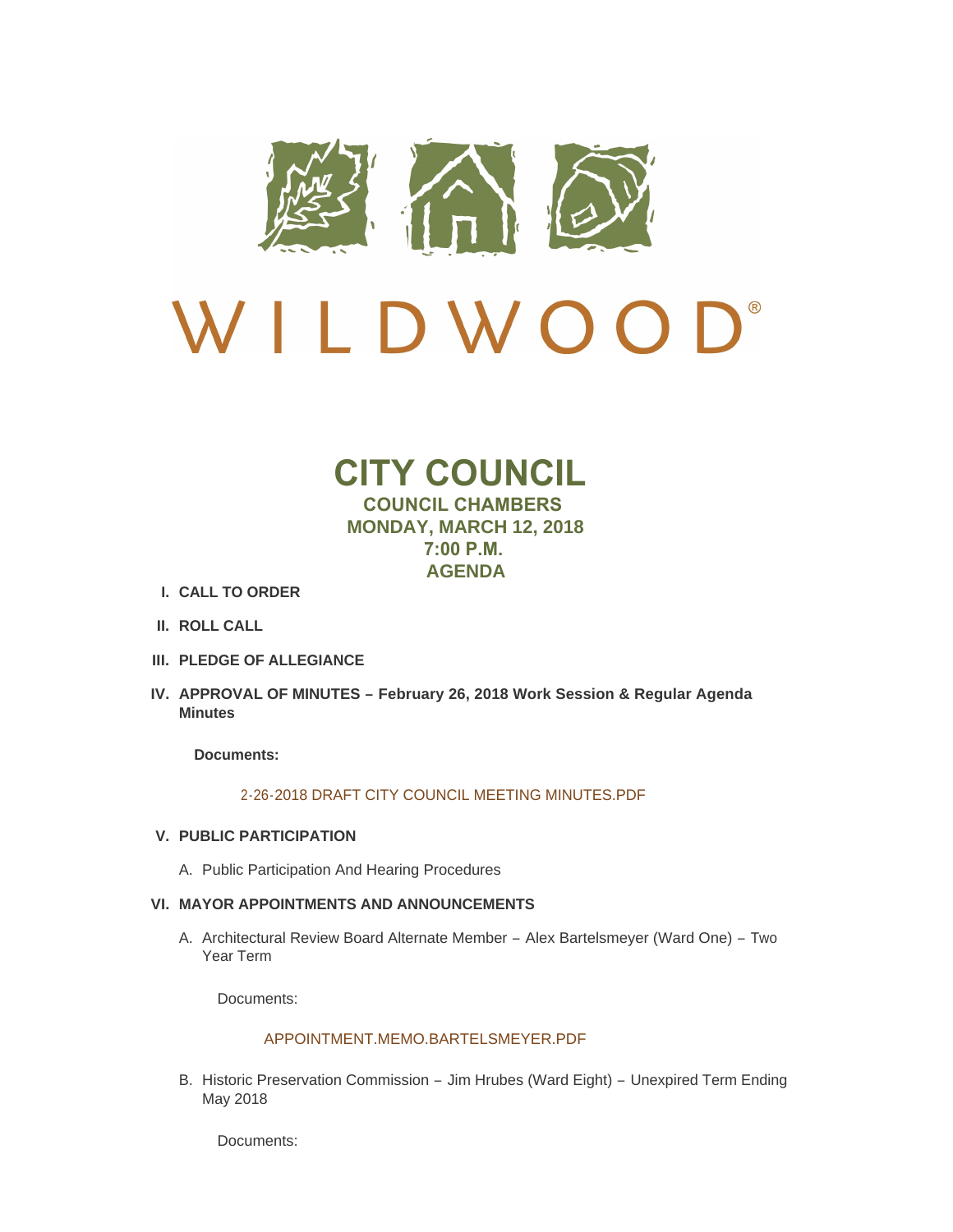# **PUBLIC HEARINGS – VII.**

A. P.Z. 16-17 City Of Wildwood Planning And Zoning Commission, C/O City Of Wildwood Department Of Planning, 16860 Main Street, Wildwood, Missouri 63040

A request for the consideration of possible changes to Chapter 415 of the City of Wildwood's Code of Municipal Ordinances that would potentially provide new regulations governing the use of land for operation of tattoo parlors, or similar places of business, and the use of land for certain sales and use of electronic smoking devices, vapor products and other similar or accessory products, on any "C" Commercial District or "M" Industrial District zoned parcel of ground within the City of Wildwood. These potential regulations may include, but not be limited to, the following considerations: (1.) Allowable zoning district designations, where these types of uses may be authorized; (2.) Distances from schools, places of worship, and other public areas; and (3.) Definitions associated with products and services associated with these activities. Any considerations relating to any possible new regulations associated with these activities are premised upon the City of Wildwood's required protection of the public's health, safety, and general welfare through the application of its zoning and land use regulations. (**Wards - All**)

Documents:

# [PUBLIC HEARING PZ 16-17.PDF](http://www.cityofwildwood.com/AgendaCenter/ViewFile/Item/14509?fileID=20107)

## **LEGISLATION VIII.**

## **UNFINISHED BUSINESS – A.**

BILL #2343 1.

AN ORDINANCE OF THE COUNCIL OF THE CITY OF WILDWOOD, MISSOURI, AUTHORIZING THE MAYOR TO NEGOTIATE AND EXECUTE A CONSULTANT/SERVICES AGREEMENT WITH THE VANDIVER GROUP, INC., FOR MARKETING AND PUBLIC RELATIONS SERVICES FOR THE CITY OF WILDWOOD. *Recommended by the Admin/Public Works Committee* (Second Reading) (Wards - All)

Direct Budgetary Impact: \$50,000.00

Documents:

#### [BILL 2343.PDF](http://www.cityofwildwood.com/AgendaCenter/ViewFile/Item/14512?fileID=20108)

BILL #2344 2.

AN ORDINANCE OF THE COUNCIL OF THE CITY OF WILDWOOD, MISSOURI, AUTHORIZING THE CITY ADMINISTRATOR TO NEGOTIATE AND EXECUTE A PURCHASE ORDER WITH CORPORATE INTERIORS, INC., d/b/a CI SELECT, FOR THE PURCHASE, DELIVERY AND INSTALLATION OF AUDIOVISUAL EQUIPMENT FOR THE WILDWOOD MUNICIPAL BUILDING. *Recommended by the Admin/Public Works Committee* (Second Reading) (Wards – All) Direct Budgetary Impact: \$29,161.49

Documents:

### [BILL 2344.PDF](http://www.cityofwildwood.com/AgendaCenter/ViewFile/Item/14513?fileID=20109)

BILL #2345 3.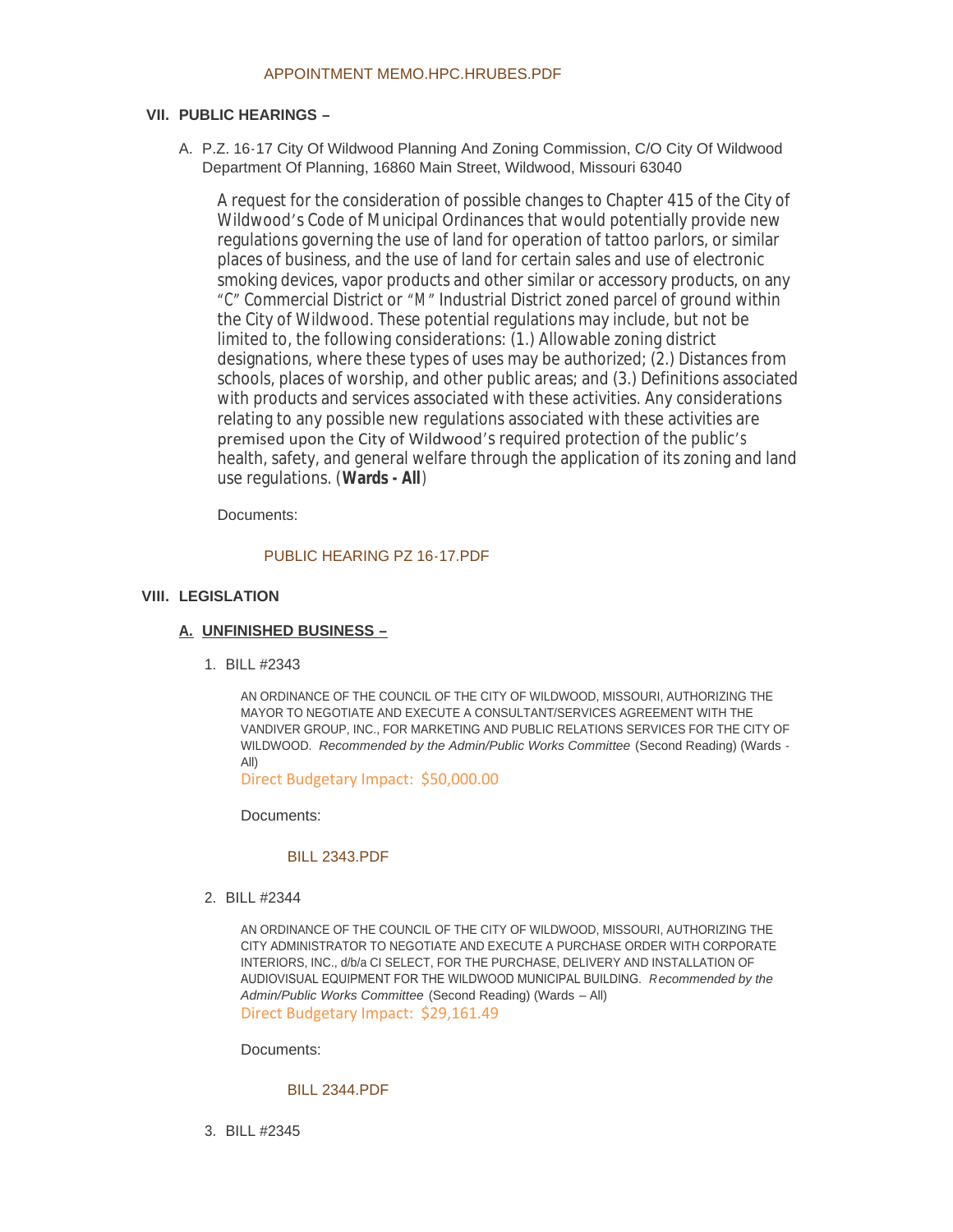AN ORDINANCE OF THE CITY OF WILDWOOD, MISSOURI, AUTHORIZING THE MAYOR TO NEGOTIATE AND EXECUTE A TRANSPORTATION ALTERNATIVES FUNDS AGREEMENT BY AND BETWEEN THE CITY OF WILDWOOD AND THE MISSOURI HIGHWAYS AND TRANSPORTATION COMMISSION FOR THE CONSTRUCTION OF MANCHESTER ROAD SHARED USE PATHS. *Recommended by the Admin/Public Works Committee* (Second Reading) (Ward – One) Direct Budgetary Impact: \$575,000

Documents:

#### [BILL 2345.PDF](http://www.cityofwildwood.com/AgendaCenter/ViewFile/Item/14514?fileID=20110)

BILL #2346 4.

AN ORDINANCE OF THE CITY OF WILDWOOD, MISSOURI, AUTHORIZING THE PURCHASE OF ONE 2018 CHEVY SILVERADO 2500 HD ¾ TON PICKUP TRUCK FROM CABLE DAHMER CHEVROLET, INC. THROUGH THE STATE OF MISSOURI COOPERATIVE PURCHASING PROGRAM. *Recommended by the City Administrator* (Second Reading) (Wards – All) Direct Budgetary Impact: \$30,344.00

Documents:

#### [BILL 2346.PDF](http://www.cityofwildwood.com/AgendaCenter/ViewFile/Item/14515?fileID=20111)

BILL #2347 5.

AN ORDINANCE BY THE CITY COUNCIL OF THE CITY OF WILDWOOD, MISSOURI APPROVING THE ADJUSTMENT OF CERTAIN COMMON BOUNDARY LINES BETWEEN TWO (2) EXISTING PARCELS OF GROUND, BOTH BEING LOCATED IN THE SOUTHWEST QUARTER OF SECTION 35, TOWNSHIP 45 NORTH, RANGE 3 EAST, CITY OF WILDWOOD, ST. LOUIS COUNTY, MISSOURI, AND MORE SPECIFICALLY SITUATED ON THE NORTH SIDE OF HOHMANN ROAD, WEST OF POND ROAD, FOR THE PURPOSES OF RECONFIGURING THE COMMON BOUNDARY LINE BETWEEN THEM BY TRANSFERRING 2.24 ACRES TO THE SMALLER LOT AND DEDICATING APPROXIMATELY ONE-THIRD OF AN ACRE AS PRIVATE RIGHT-OF-WAY FOR FUTURE IMPROVEMENTS TO HOHMANN ROAD, HEREAFTER TO BE KNOWN AS 'BIDDLE BUCK RIDGE.' *Recommended by the Department of Planning* (Second Reading) (Ward – One) Direct Budgetary Impact: None

Documents:

#### [BILL 2347.PDF](http://www.cityofwildwood.com/AgendaCenter/ViewFile/Item/14516?fileID=20112)

BILL #2348 6.

AN ORDINANCE OF THE CITY OF WILDWOOD, MISSOURI, REPEALING ORDINANCE NO. 1345, AND ADOPTING PROCEDURES FOR THE REVIEW AND PROCESSING OF REQUESTS FOR PUBLIC FUNDING ASSISTANCE. *Recommended by the Economic Development Committee* (Second Reading) (Ward – All)

Direct Budgetary Impact: None

Documents:

### [BILL 2348.PDF](http://www.cityofwildwood.com/AgendaCenter/ViewFile/Item/14517?fileID=20113)

#### **NEW BUSINESS – B.**

BILL #2349 1.

AN ORDINANCE OF THE CITY OF WILDWOOD, MISSOURI, AMENDING SUBSECTION (A) OF SECTION 210.220 OF THE CODE OF ORDINANCES OF THE CITY OF WILDWOOD BY DELETING IT IN ITS ENTIRETY AND ENACTING, IN LIEU THEREOF, A NEW SUBSECTION (A) OF SECTION 210.220; AMENDING SECTION 210.225 OF THE CODE OF ORDINANCES OF THE CITY OF WILDWOOD BY DELETING IT IN ITS ENTIRETY AND ENACTING, IN LIEU THEREOF, A NEW SECTION 210.225,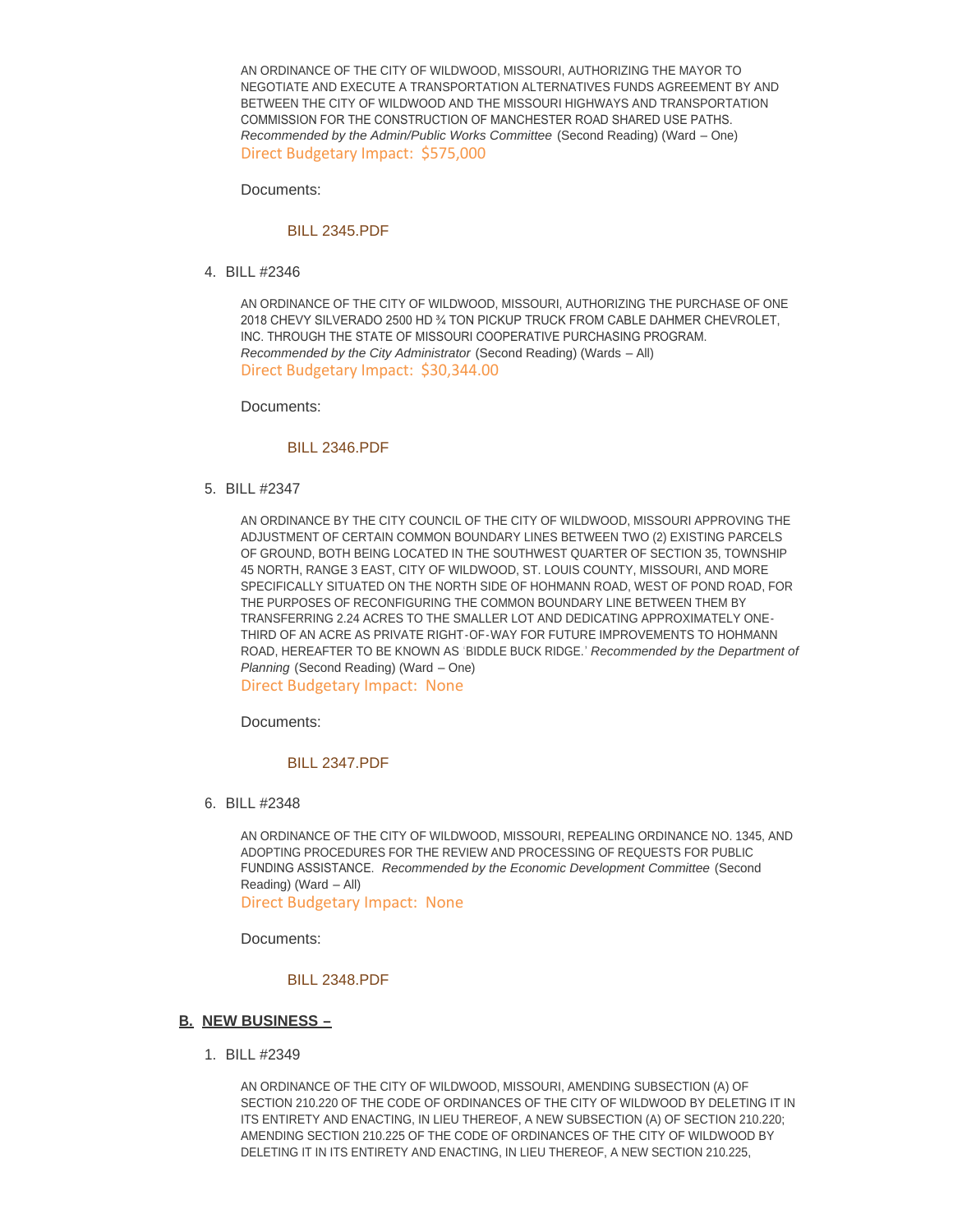RELATING TO SPECIFIC PROHIBITED ACTIONS WITH RESPECT TO WEAPONS. *Recommended by the Board of Public Safety* (First Reading) (Wards – All) Direct Budgetary Impact: None

Documents:

## [BILL 2349.PDF](http://www.cityofwildwood.com/AgendaCenter/ViewFile/Item/14519?fileID=20114)

BILL #2350 2.

AN ORDINANCE OF THE CITY OF WILDWOOD, MISSOURI, AMENDING SECTION 300.020 OF THE CODE OF ORDINANCES OF THE CITY OF WILDWOOD, BY ENACTING ADDITIONAL DEFINITIONS RELATED TO TRAFFIC; AMENDING CHAPTER 365 OF THE CODE OF ORDINANCES OF THE CITY OF WILDWOOD BY ENACTING A NEW SECTION 365.075 PROHIBITING TRACTOR-TRAILERS FROM USING CERTAIN STREETS; AMENDING SCHEDULE XII OF THE TRAFFIC SCHEDULES, ADOPTED BY SECTION 390.010, BY ESTABLISHING NEW REGULATIONS OF THE KINDS AND CLASSES OF TRAFFIC PERMITTED ON CENTAUR ROAD AND FOX CREEK ROAD. *Recommended by the Board of Public Safety* (First Reading) (Wards – One and Six) Direct Budgetary Impact: None

Documents:

#### [BILL 2350.PDF](http://www.cityofwildwood.com/AgendaCenter/ViewFile/Item/14520?fileID=20115)

BILL #2351 3.

AN ORDINANCE BY THE CITY COUNCIL OF THE CITY OF WILDWOOD, MISSOURI APPROVING A RESUBDIVISION PLAT, TO BE KNOWN AS "*THE VILLAGES AT BRIGHTLEAF PLAT TWO"* AND A GENERAL WARRANTY DEED, DEPOSIT AGREEMENT, AND ASSOCIATED LETTERS OF CREDIT, GUARANTEEING CERTAIN REQUIRED IMPROVEMENTS, FOR A 6.9-ACRE PORTION OF THE OVERALL 78.8-ACRE RESIDENTIAL DEVELOPMENT AREA, WHICH DIVIDES OUTLOTS "B" AND "C" OF PLAT ONE INTO NINETEEN (19) LOTS AND ADDITIONAL COMMON GROUND AREA, BEING PART OF SECTION 1, TOWNSHIP 44 NORTH, RANGE 3 EAST, CITY OF WILDWOOD, ST. LOUIS COUNTY, MISSOURI, AND, MORE SPECIFICALLY SITUATED NORTH OF STATE ROUTE 100, WEST OF TAYLOR ROAD. *RECOMMENDED BY THE DEPARTMENT OF PLANNING* (FIRST READING) (WARD – FIVE) DIRECT BUDGETARY IMPACT: NONE

Documents:

#### [BILL 2351.PDF](http://www.cityofwildwood.com/AgendaCenter/ViewFile/Item/14560?fileID=20136)

BILL #2352 4.

AN ORDINANCE OF THE CITY OF WILDWOOD, MISSOURI, ACCEPTING CERTAIN STREETS AND RIGHTS-OF-WAY WITHIN THE MEADOWS OF WILDWOOD SUBDIVISION WITHIN THE CITY OF WILDWOOD FOR PUBLIC MAINTENANCE**.** *Recommended by the City Administrator* (First Reading) (Ward – One)

Direct Budgetary Impact: None

Documents:

#### [BILL 2352.PDF](http://www.cityofwildwood.com/AgendaCenter/ViewFile/Item/14522?fileID=20137)

- **RESOLUTIONS – IX.**
	- A. RESOLUTION #2018-08